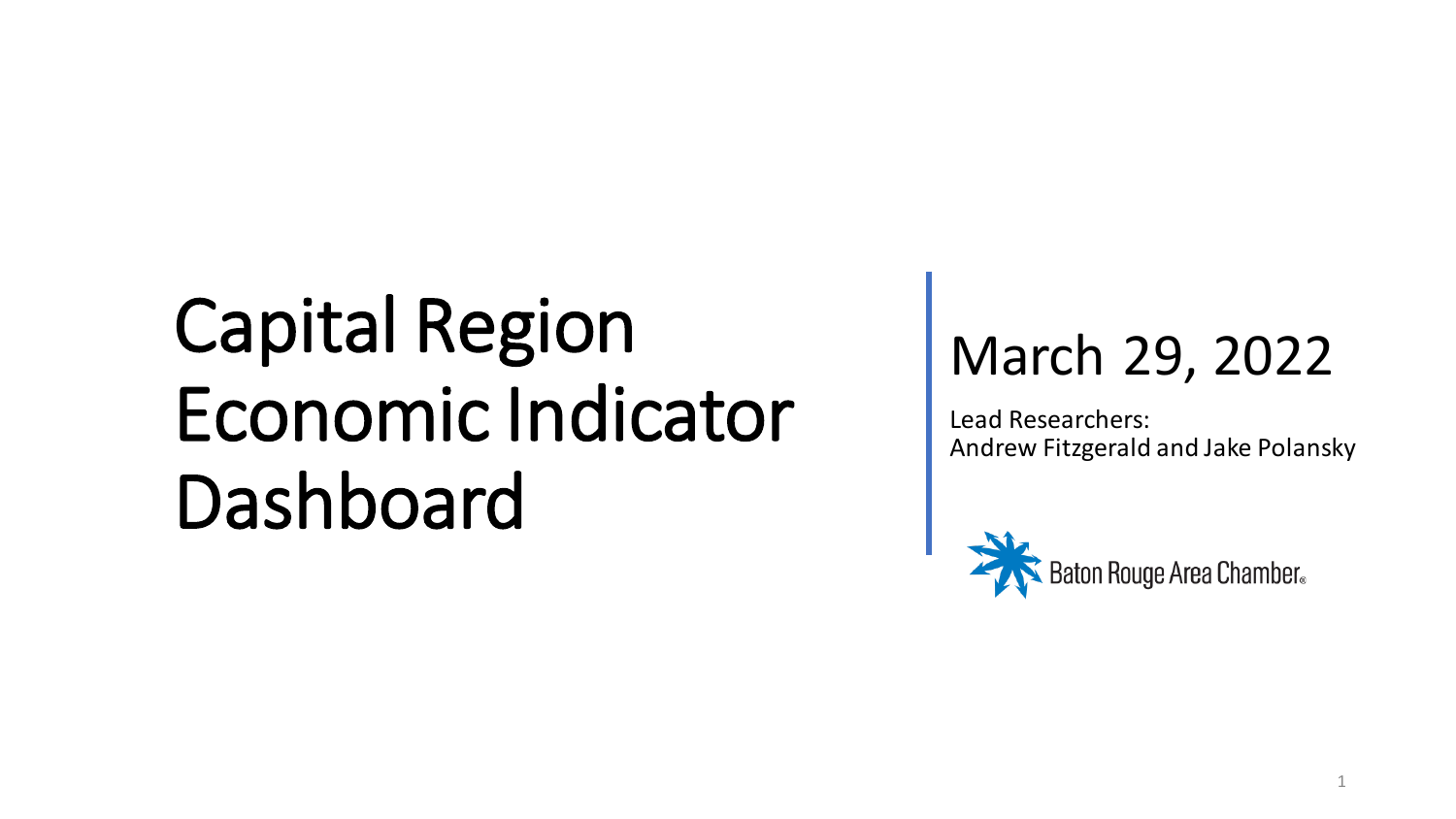Key takeaways from this month's data

- Demand for travel in Baton Rouge has remained strong for nearly half a year; hotel occupancy throughout the metro was nearly 10% higher than the national average in mid-March (slide 8).
- Seasonal employment ending caused some expected job losses, while the leisure & hospitality industry avoided that trend and added 200 jobs in January (slide 4).
- The Professional and Business Services industry is showing sustained job growth through the pandemic, adding 1,600 new jobs in fields like scientific R&D and management consulting since March 2020 (slide 4).
- All peer metros faced job losses in January, and no peer metros have more jobs now than they did prepandemic (slide 5).
- Travel to workplaces is at its highest level since Feb. '21, and rebounded since the omicron variant. Workplace commutes are down 10% regionally, and 23% in East Baton Rouge, compared to pre-pandemic, possibly linked to increased remote/hybrid work options(slide 9).
- Rents are rising, and fewer homes for sale are driving up prices. The Baton Rouge metro should encourage new development to offset rising prices and retain young talent (slide 10).

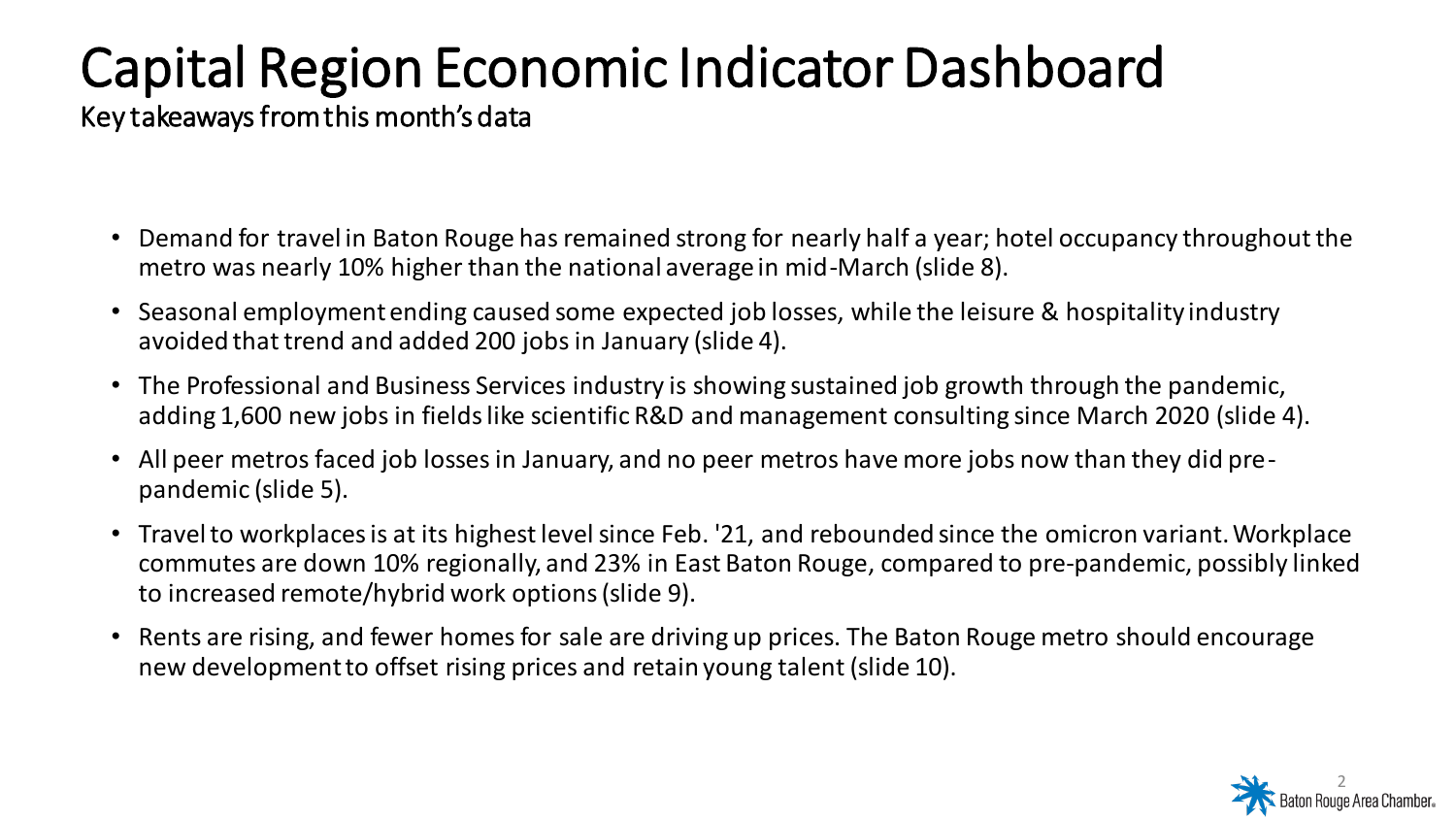Seasonal unemployment ending caused some anticipated job losses, while end-of-2021 jobs figures were revised up by ~5,000





\*Technical dates of the recession are 12/2007 to 6/2009, but greatest negative job effects felt in Baton Rouge metro area in 1/2010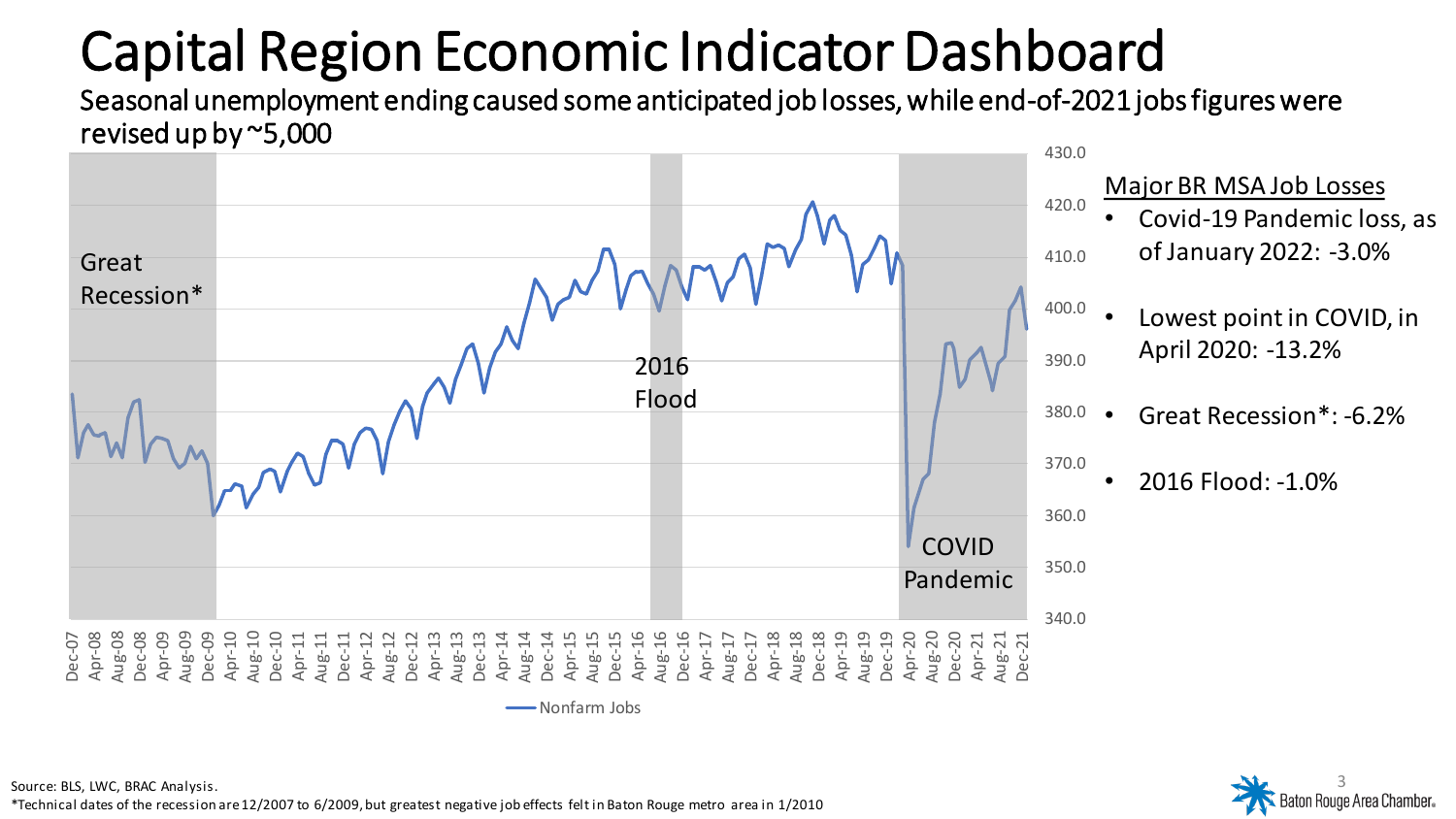Leisure & Hospitality added 200 jobs in January while overall figures dipped for the month

#### **Major industries in the Capital Region**

| <b>Industry</b>                             | <b>COVID Job Change</b> | <b>%age Change</b> |
|---------------------------------------------|-------------------------|--------------------|
| Construction                                | $-7,600$                | $-16.0%$           |
| <b>Professional Services</b>                | $+1,600$                | $+3.2%$            |
| <b>Education &amp; Healthcare</b>           | $-600$                  | $-1.1%$            |
| Leisure & Hospitality                       | no change               | 0.0%               |
| Trade, Transportation &<br><b>Utilities</b> | $+900$                  | $+0.4%$            |
| Manufacturing                               | $-1,500$                | $-5.0%$            |
| Government                                  | $-3,700$                | $-4.8%$            |

As is the case in most years, January job figures fell, likely from seasonal employment

- Dec. 2021 job figures were revised up from 399.8k to 404.1k, the region's highest job level since the pandemic
- Leisure & Hospitality industry added 200 jobs in January, bucking typical seasonal unemployment trends
- Professional Services is a bright spot for recovery, with scientific R&D jobs up 10% and mgmt. consultants up 8%, among others

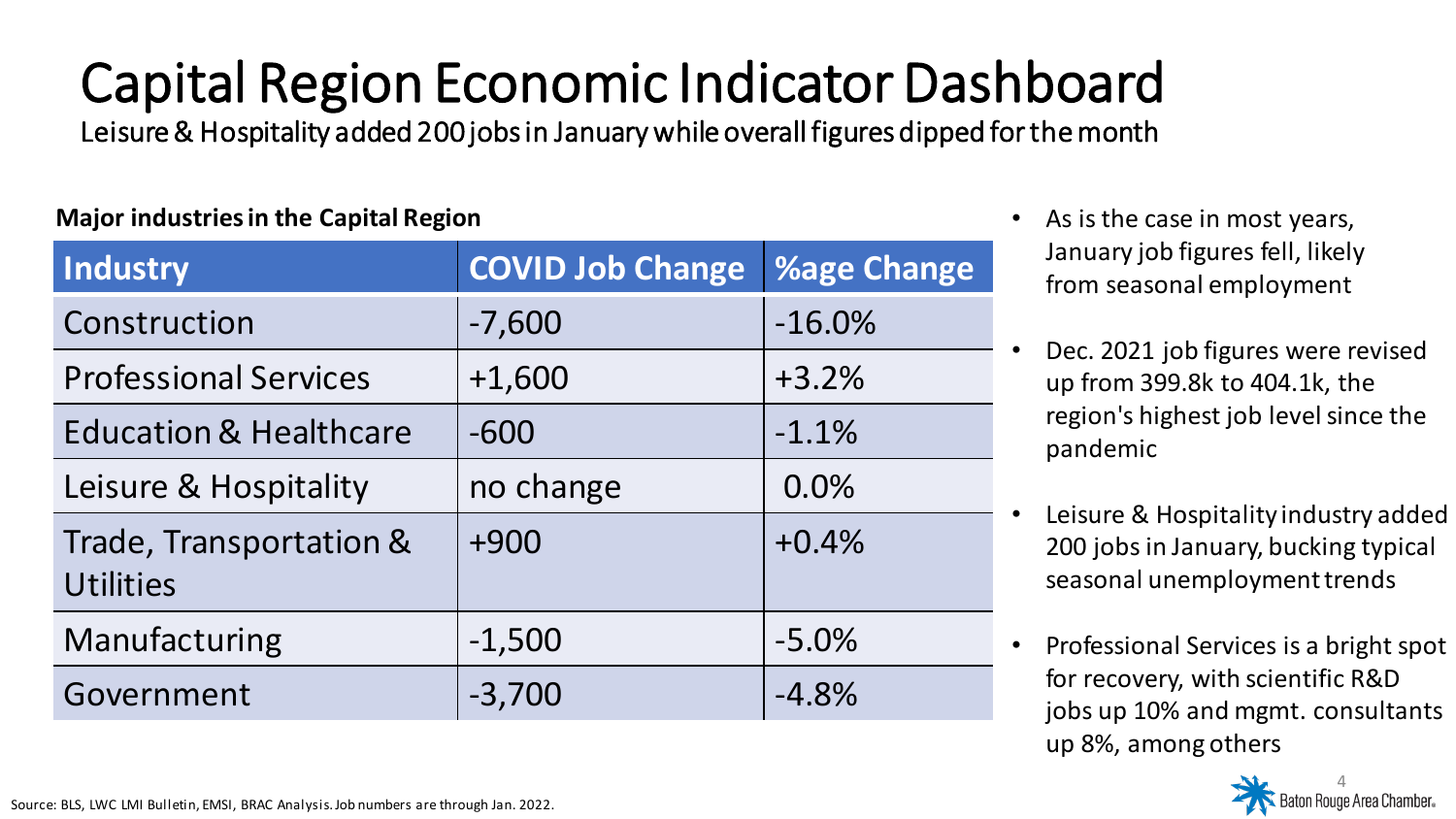Nonfarm jobs fell by 1.5% on average for all peer metros in January



- Baton Rouge is within 3% of a full job recovery, in the middle of peer metros
- While all peer metros currently have less jobs than pre-pandemic, Little Rock and Greenville are leading the pack
- Louisiana metros continue to lag peer metros in recovering jobs lost during the pandemic



Source: BLS, BRAC Analysis.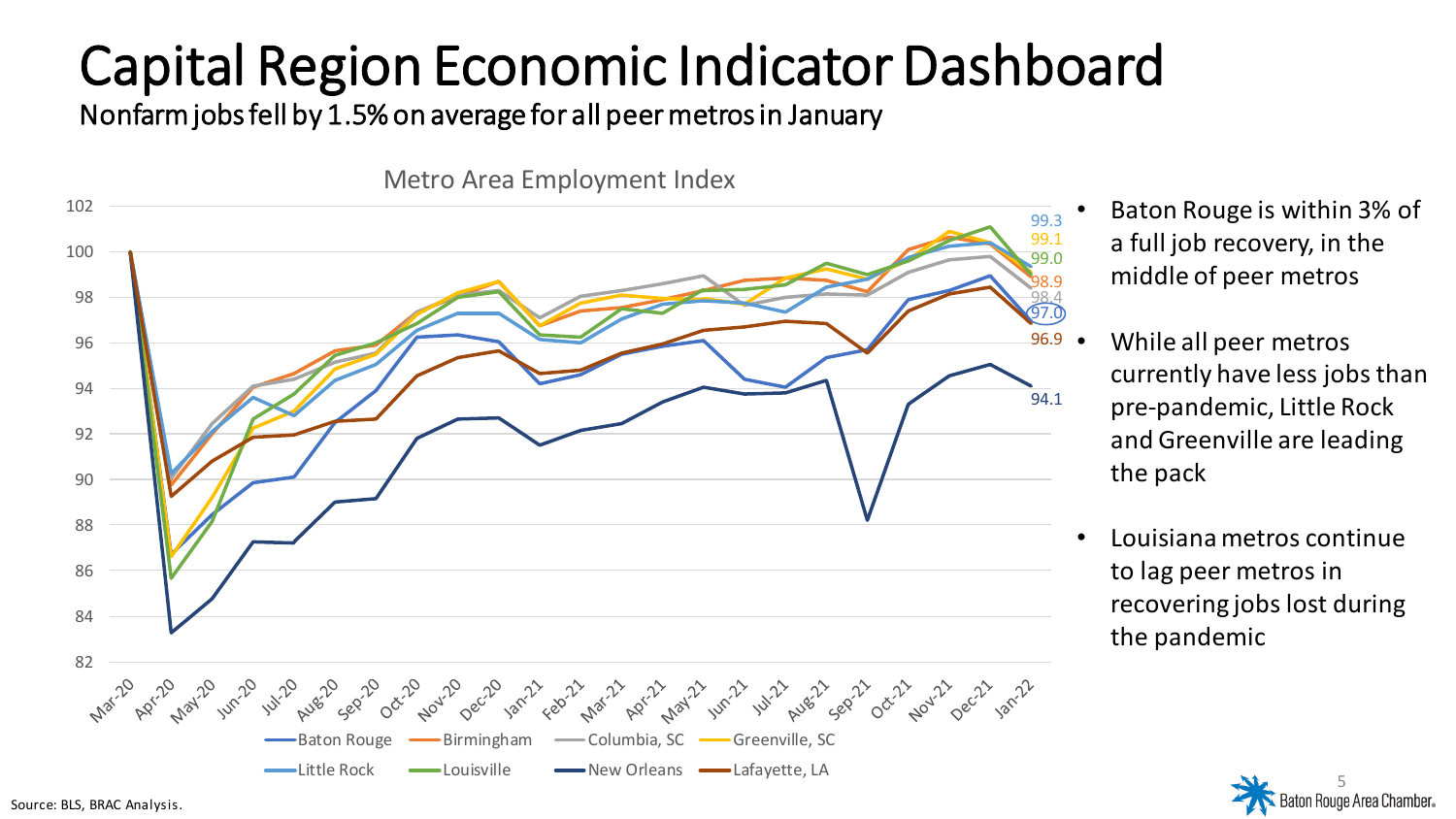Job postings continue to outnumber unemployed workers nearly two-to-one



- Job postings in January are up 46% year-over-year, but declining slightly since October
- Unemployment rate remains low, although slightly up in January
- Nurses, retail workers, and sales reps are the most indemand occupations
- Unemployment claims have fallen more than 78% over the year
- The median advertised wage in job postings declined from \$45.2k in Nov 2021 to \$42.2k in Jan 2022

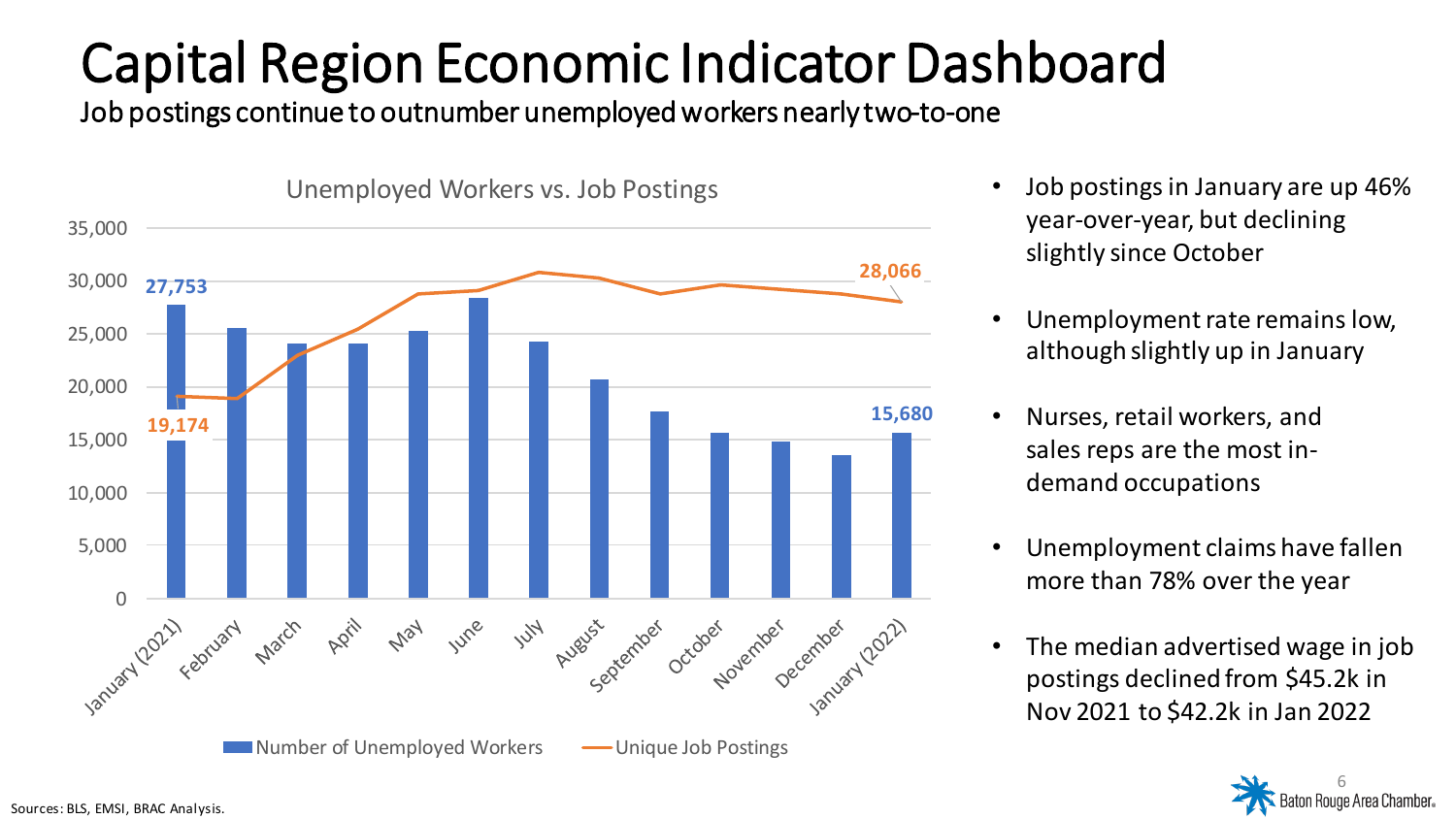Vaccine uptake varies significantly among Capital Region parishes



- New COVID cases are down significantly. BR metro averaged ~8 cases per day from March 16 - 19 (LDH)
- An additional 1% of the metro became fully vaccinated over last month
- About 28% of kids ages 5-17 are fully vaccinated in region
- 18–29 year olds remain the least-vaccinated adult age group (40.5% fully vax'd)
- 1 in 4 people who live in BR metro have had COVID



Source: Louisiana Department of Health, data retrieved 3/21/22; NY Times. Note: All percentages based on total population.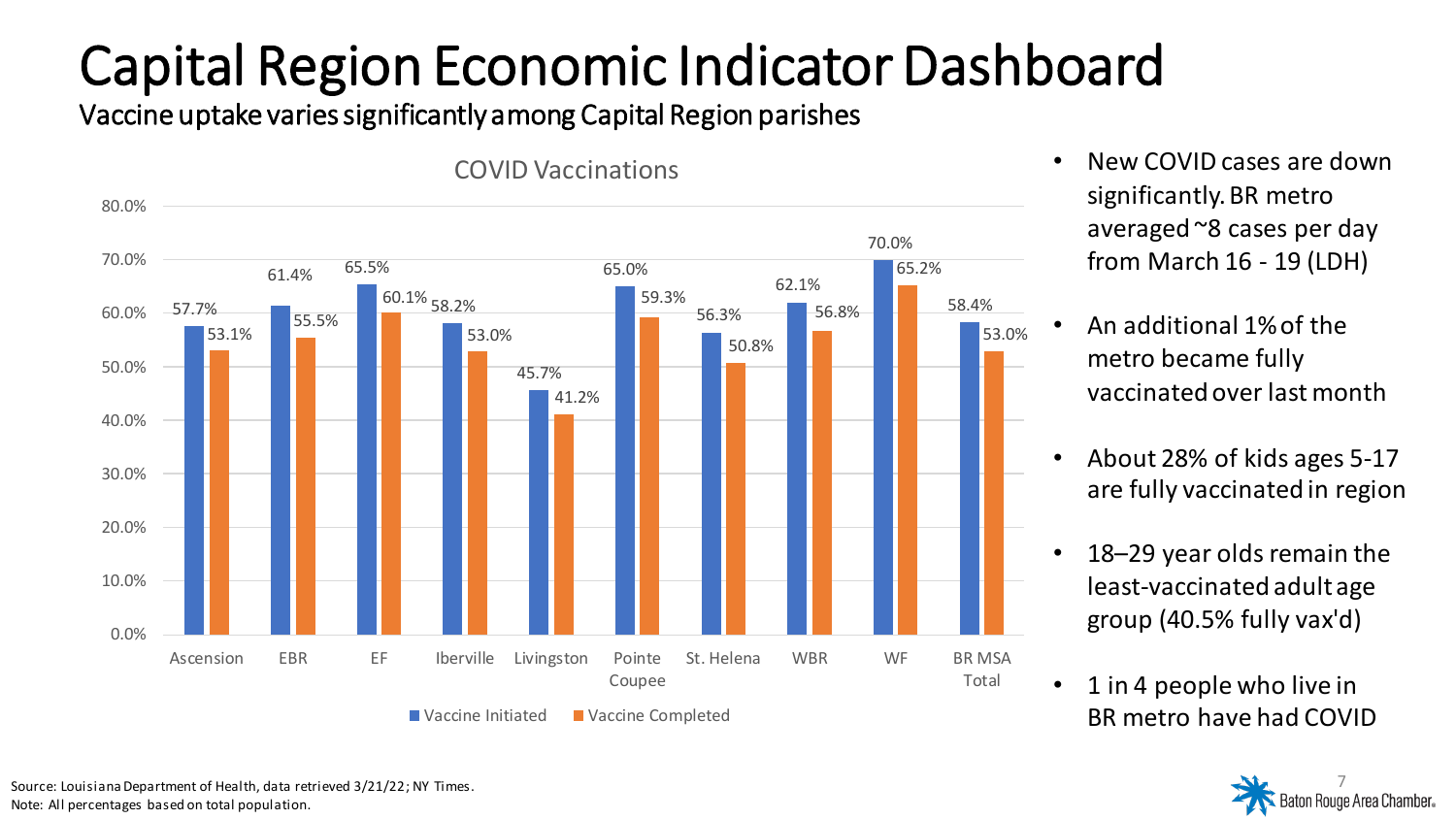How has travel been impacted during the pandemic?

#### **Hotel Occupancy**



Revenue March 6 - 12



- Baton Rouge occupancy for the week ending March 12 was more than 10% higher than the national average.
- The week ending March 12 was the final week before the shutdown in 2020 – demand for travel remains stronger than "normal" weeks from 2+ years ago.
- Hotel occupancy is fully recovered from COVID impacts. Since October, hotel occupancy and revenues have consistently remained above comparable weeks from the previous two years.

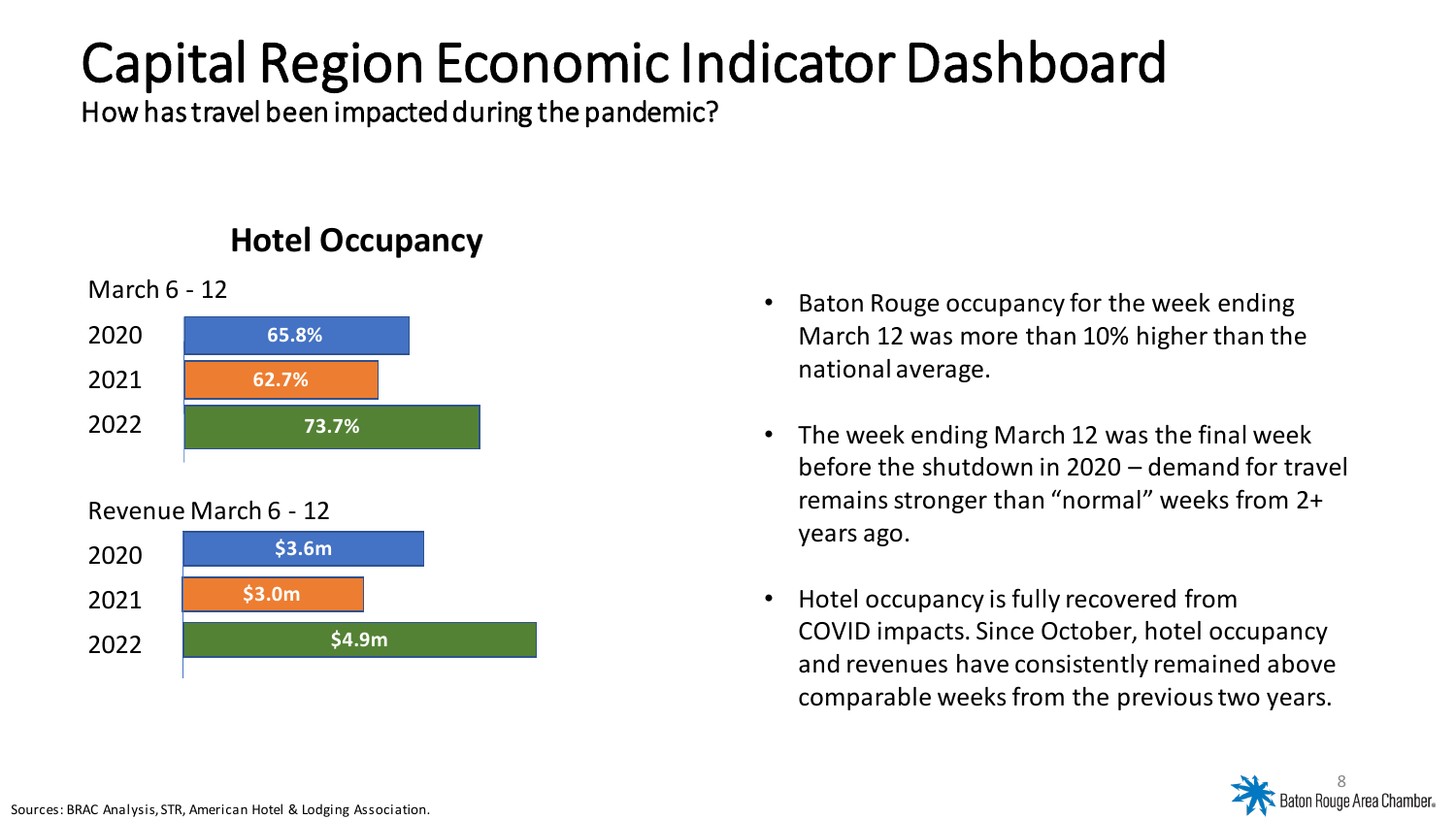How has travel been impacted during the pandemic?



Travel across the Capital Region, Previous 12 Months

- Workplace travel is 23% lower in EBR, and 10% regionally, relative to pre-pandemic, potentially reflecting business shifts to remote/hybrid work
- Travel to retail and recreation spots increased this month, but is down from pre-pandemic
- Travel to residential locations is above pre-pandemic levels